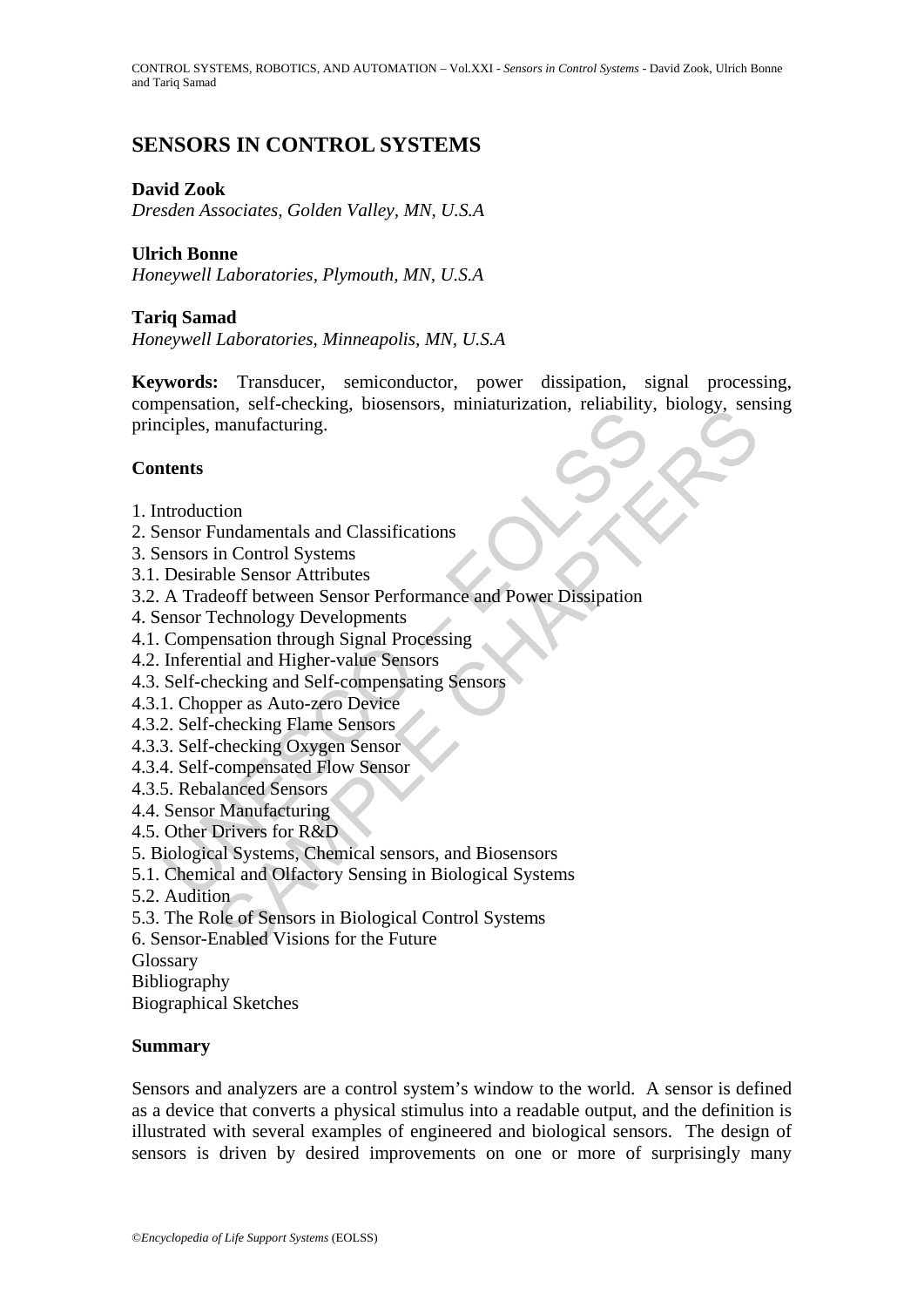performance features and attributes: signal-to-noise ratio, reliability, safety and intrinsic safety, accuracy, response time, dynamic range, cost, power consumption, size, electromagnetic interference immunity, etc. Recent trends and developments in sensor technology include the increasing use of signal processing for compensation, typically used for reducing cross-sensitivity to secondary variables; multivariable inferential sensing, which allows sensing solutions to be developed for parameters that are infeasible to directly measure online; and self-checking and self-compensating sensors that enhance reliability and reduce maintenance costs.

 The chapter also discusses biological sensors with specific reference to olfaction and chemical sensing; in these modalities, our best artificial sensors are no match for biology. In conclusion, visions for improved safety and efficiency through sensorenabled automation in automobiles, commercial aircraft, health care, asset management, and other areas are outlined.

An earlier version of this chapter appeared in *Automation, Complexity and Control: An Integrated View*, T. Samad and J. Weyrauch, eds., 2000. Portions © John Wiley & Sons Limited; reproduced with permission.

# **1. Introduction**

other areas are outlined.<br>
earlier version of this chapter appeared in *Automation*, *Complexit*<br> *grated View*, T. Samad and J. Weyrauch, eds., 2000. Portions © J<br>
itted; reproduced with permission.<br> **antroduction**<br>
trol Control is more than information processing; it implies direct interaction with the physical world. Control systems include sensors and actuators, the critical pieces needed to ensure that our automation systems can help us manage our activities and environments in desired ways. By extracting information from the physical world, sensors provide inputs to control and automation systems.

We may label our times the Information Age, but it would be a mistake to believe that advances in automation and control are solely a matter of more complex software, Webenabled applications, and other developments in information technology. In particular, progress in control depends critically on advances in our capabilities for measuring and determining relevant aspects of the state of physical systems.

reas are outlined.<br>
version of this chapter appeared in Automation. Complexity and Control:<br>
View, T. Samad and J. Weyrauch, eds., 2000. Portions © John Wiley & S.<br>
produced with permission.<br>
ertion<br>
more than information Technologists tasked with automation and control of systems of ever-increasing levels of complexity, whether as designers, operators, or managers, or in other capacities, thus need to be familiar with sensor technology. The increasing sophistication of sensors and sensing systems, the considerations driving this sophistication, new sensors and uses of sensors in control systems, the increasing reliability of sensors, and the like are topics whose relevance today is not limited to sensor application specialists.

Our objective in this chapter is to discuss sensors from these points of view. Our focus is on the role of sensors in control systems and the trends and outstanding needs therein. Since excellent reviews of recent sensor developments and current applications already exist, we give some selected examples of new sensor developments, without any claims at comprehensiveness. Rather, our goal is to point out the benefits of increased sensor sophistication as well as key approaches and areas where more understanding is needed.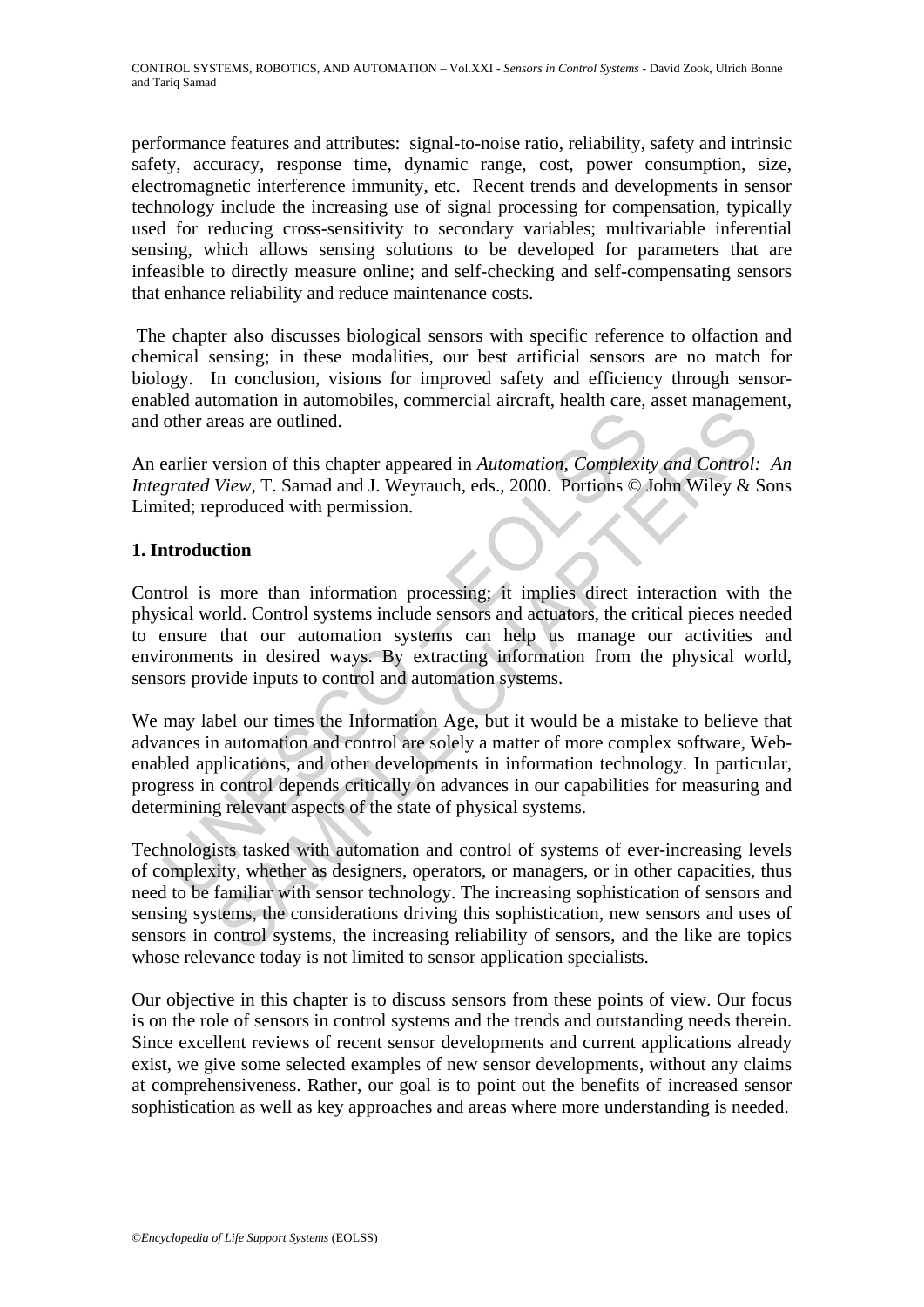In the following sections, we first offer a definition of a sensor along with several examples. Next, we outline the application of sensors in simple control systems and discuss some of the important attributes of sensors, followed by reviews of recent developments in sensor systems, including sensor compensation and inferential sensing. We then focus on the sensing capabilities of biological systems and lessons we can hope to draw from them. We conclude by presenting some visions for how control and automation can help realize a safer, more productive, and more prosperous future and the role that sensors will need to play.

# **2. Sensor Fundamentals and Classifications**

We can define 'sensor' as a device that converts a physical stimulus or input into a readable output, which today would preferably be electronic, but which can also be communicated via other means, such as visual and acoustic. As perhaps the simplest example, consider the sensor on a keyboard switch actuator – which provides a signal when the associated key is pressed. The keyboard switch sensor has several desirable features. It is inexpensive, it has a high signal-to-noise ratio (its on/off impedance ratio), it is compact, and it has low power consumption. Its reliability and ability to operate over a wide range of environmental conditions are also exemplary.

Unlike most sensors, a keyboard switch sensor lacks an analog input range, and its output is binary. Temperature, pressure, and flow sensors are more typical examples. In these cases, the output is not a binary quantity but a value that is sensitive to a range of those physical conditions. Figure 1 shows an example of a state-of-the-art sensor, in this case, a mass flow sensor. As evidenced by this example, many advanced sensors today are microscopic, microstructure devices that leverage the economies of scale and the fabrication technologies of semiconductor manufacturing.



Figure 1: A micromachined mass flow sensor die (not packaged)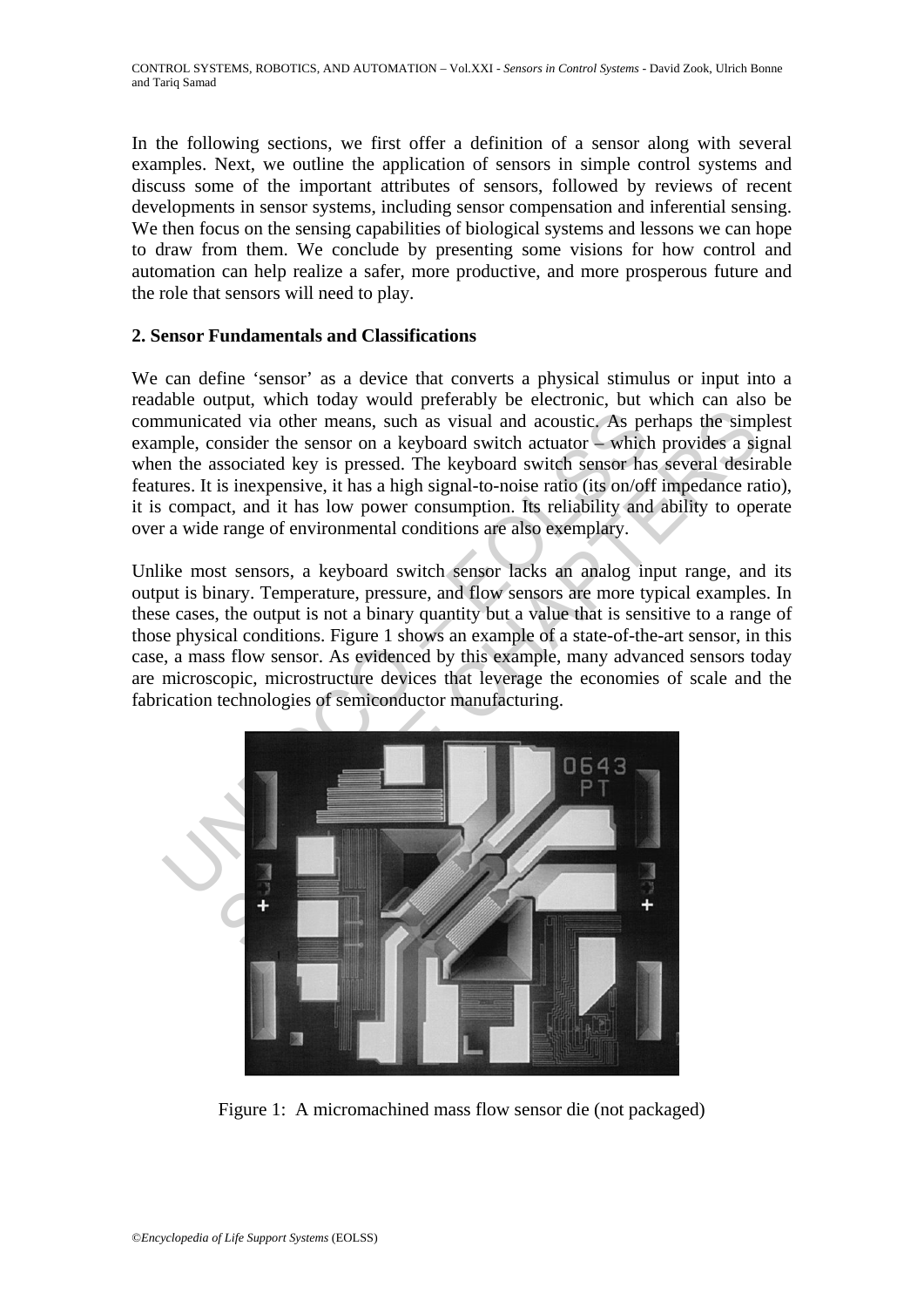A semiconductor sensor that provides a wealth of information is the silicon photodiode. A CCD array of such devices typically generates on the order of  $10^9$  bits/second. Yet another example of a near-ideal sensor, it is a very simple device, easily fabricated into arrays with modern solid-state technology, with a very wide dynamic range (the ratio of the maximum to the minimum detectable photon intensity). One characteristic that is almost uniquely ideal is its stability. It has essentially no baseline drift and excellent scale factor stability.

The reasons for these ideal characteristics lie in the physics of the device. It is basically an energy converter – changing light energy (photons) into electrical energy (electrons in higher energy states that can generate current or voltage). When there are no incoming photons, there is no photocurrent – hence the baseline cannot drift. The quantum efficiency is close to unity (meaning one electron per photon) – hence the scale factor (photocurrent divided by light intensity) is constant and stable over many orders of magnitude. A well-designed photodiode is linear over eight orders of magnitude in intensity and provides a *primary* standard for light intensity measurement within defined wavelength limits. It is not surprising that photodiodes are at the heart of CCD cameras and are ubiquitous in video information systems.

Still other types of sensors operate on chemical principles and may consist of single molecules. For example, a phenolphthalein molecule (the dye in litmus paper) signals a change in hydrogen ion concentration (i.e., pH value) by changing its color. Similarly, a biosensor may be based on a molecule that interacts with a biological analyte to produce a signal we can pick up with our senses.

for (photocurrent divided by light intensity) is constant and stable<br>aagnitude. A well-designed photodiode is linear over eight orde<br>nsity and provides a *primary* standard for light intensity mend wavelength limits. It i isometric divided by light intensity) is constant and stable over many or<br>docurrent divided by light intensity) is constant and stable over many or<br>de. A well-designed photodiode is linear over eight orders of magnitud<br>al The generic block diagram for a sensor shown in Figure 2 highlights the role of a sensor as an interface between a control system and the physical world. The detector or transducer converts a physical or chemical phenomenon into (typically) an electrical signal. The signal processor performs one or more of various mathematical operations on the sensed value, such as amplification, rectification, demodulation, digitizing, or filtering. The measured and processed value is communicated to other subsystems (e.g., via a compatible electrical signal) or to a human (e.g., via a display). The sophistication of these functions and of the calibration process varies widely.

The term *smart sensor* implies that some degree of signal conditioning is included in the same package as the sensor. On the more sophisticated end of the spectrum, the 'sensor' unit can include devices or systems with elaborate signal processing, displays, and diagnostic or self-calibration features. Such devices are often referred to as 'instruments', 'analyzers', or 'transmitters' (this last term is common in the process industries), usage that emphasizes that the transducer is but one part of a sensing system in the context of large-scale automation. In this chapter, we will not, however, be making hard distinctions between sensor categories.

There are many ways to list or classify kinds of sensors. Classifications can be found in the literature based on the form of energy being transduced and on whether the transduction mechanism is self-generating (like a thermocouple or a piezoelectric material) or a modulating mechanism (like a thermistor or a piezoresistor). Table 1 shows some sensor examples based on a simple classification criterion: human-made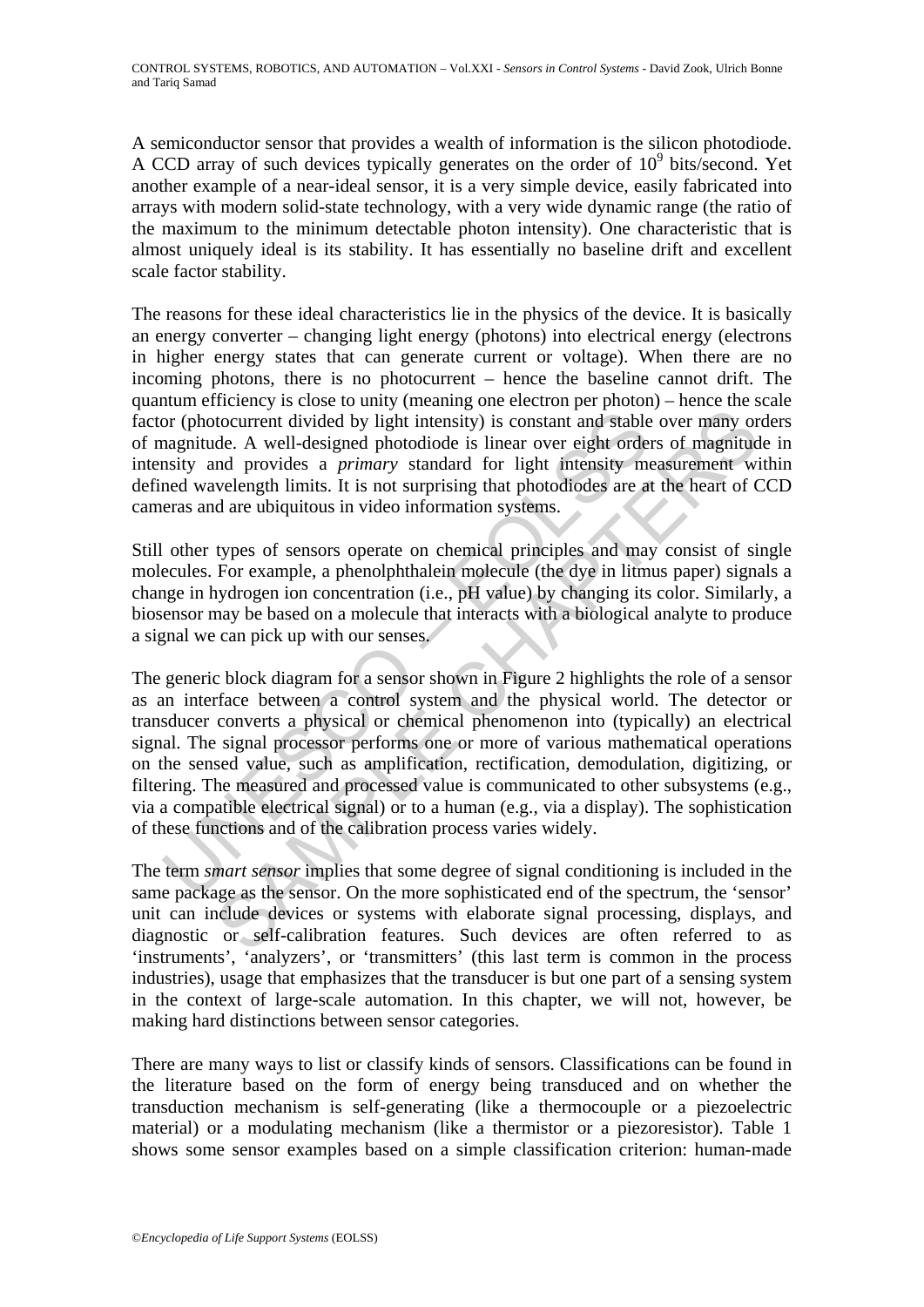versus biological. Either type may be used in an automation system – human operators can be considered part of the system.

| Engineered sensors |                     | <b>Biological sensors</b> |                         |
|--------------------|---------------------|---------------------------|-------------------------|
| Sensor             | Sensed quantity     | Sensor                    | Sensed quantity         |
| Photodiode         | Light intensity     | Retina                    | Light intensity         |
| Psychrometer       | Humidity            | Cochlea                   | Sound                   |
| <b>Barometer</b>   | Pressure            | Ear canal                 | Level, rotation         |
| Thermometer        | Temperature         | Taste bud                 | Chemical<br>composition |
| Phenolphthalein    | pH                  | Skin                      | Temperature             |
| Timer              | Time                | Skin and hair             | Air flow                |
| Odometer           | Distance (inferred) | Olfactory cells           | Gas composition         |



A classification focusing on the physical effects that sensors can respond to is the basis of Table 2. One may argue about the classification of some examples, in view of their principle of operation being based on mixed effects. For example, the Hall effect depends on an electric current as well as a magnetic field.



| Figure 2: Sensor block diagram |  |  |
|--------------------------------|--|--|
|                                |  |  |
|                                |  |  |
|                                |  |  |

| <b>Sensing Principle</b>                                        | <b>Examples</b>                                                                                                        |
|-----------------------------------------------------------------|------------------------------------------------------------------------------------------------------------------------|
| <b>Mechanical motion</b><br>(including mechanical<br>resonance) | Pendulum-clock, quartz clock, spring balance, odometer,<br>piezoresistive pressure sensor, accelerometer, gyro         |
| Thermal (incl. temperature<br>differences)                      | Thermometer, thermocouple, thermistor, thermal conductivity<br>detector, transistor built-in voltage, air flow sensors |
| Optical energy (photons)                                        | Photodiode, CCD camera, Geiger-Mueller tube, color sensor,<br>turbidity sensor,                                        |
| Magnetic field                                                  | Compass, Hall-effect, magnetoresistance, inductive proximity<br>sensor                                                 |
| Electric field                                                  | Electrostatic voltmeter, field-effect transistor                                                                       |

Table 2: Classification of sensors based on their sensing principle, with examples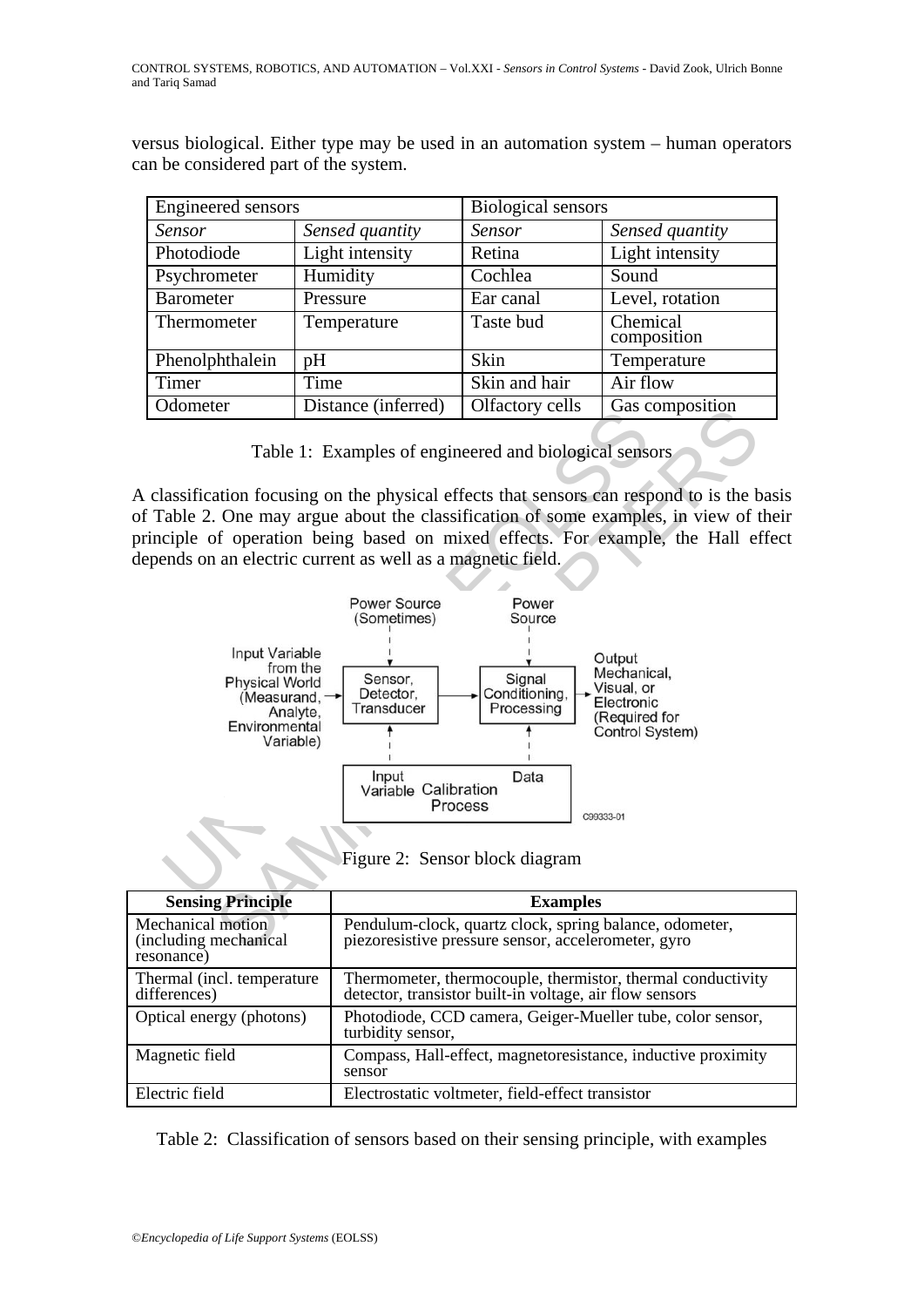# **3. Sensors in Control Systems**

The role of a sensor in a simple automation system is depicted in Figure 3. The detection and measurement of some physical effect provides information to the control system regarding a related property of the system under control, which we are interested in regulating to within some 'set point' range.

The controller outputs a command to an actuator (a valve, for example) to correct for measured deviations from the set point, and the control loop is thereby closed.

Because of the simplicity of the control system example of Figure 3, it represents a fair number of practical control systems. In especially simple systems, a distinct controller may not be immediately evident. For example, the 'Honeywell Round' thermostat contains a bimetal strip as an analog sensing mechanism that responds to temperature, and the switch attached to it serves as the actuator.

This integration of sensor and actuator turns a furnace or other space conditioning device on or off, depending on whether the room temperature is within the set-point differential.

In general, however, the trend is to incorporate more, not less, information processing with the sensor. The increasing complexity of sensors is in part a consequence of this trend. In many cases, the information processing is being incorporated within the sensor device, blurring the distinction between transducer and processor, and between sensor and instrument.



Figure 3: Example of a simple control system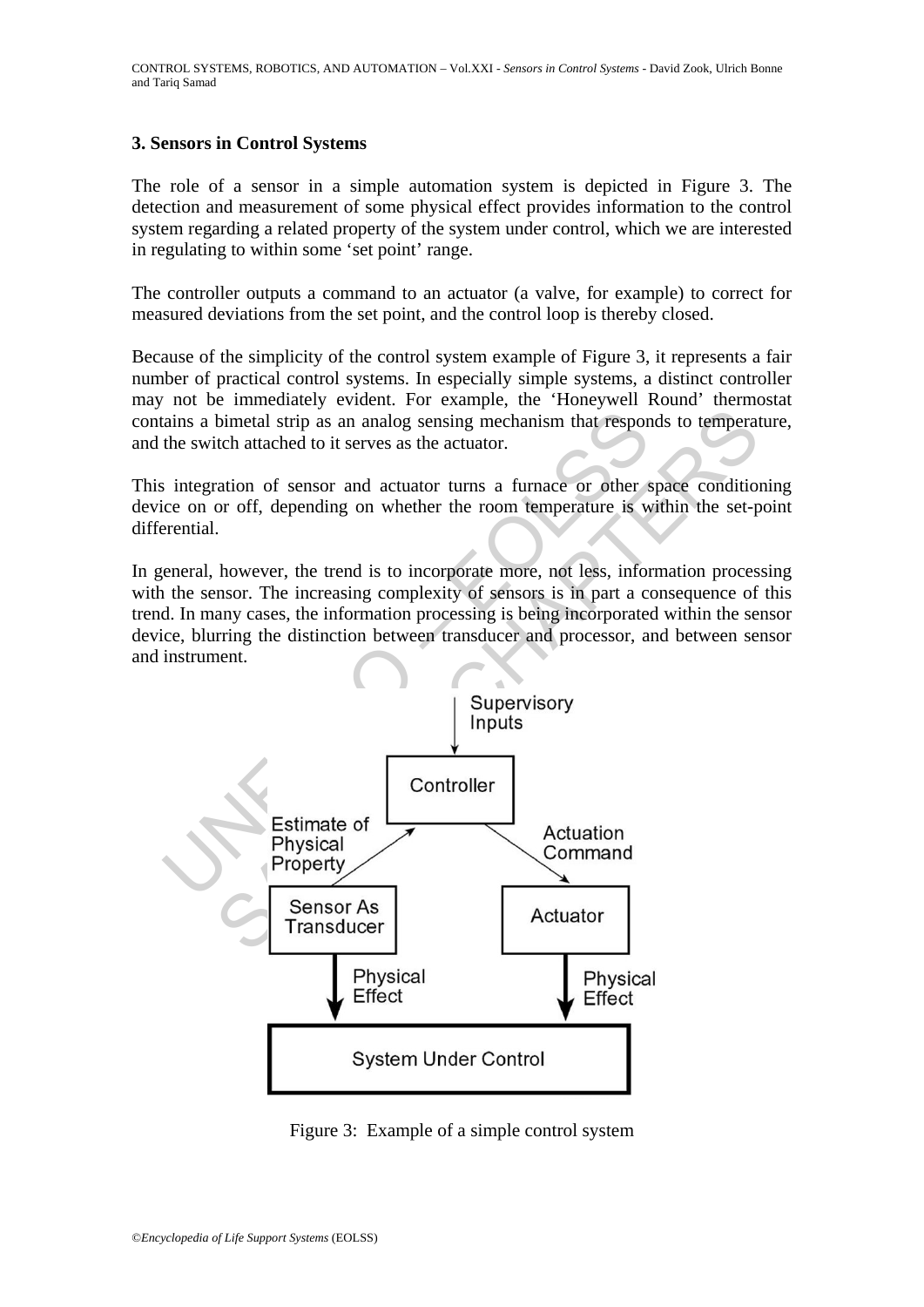-

- -

# TO ACCESS ALL THE **25 PAGES** OF THIS CHAPTER, [C](https://www.eolss.net/ebooklib/sc_cart.aspx?File=E6-43-37-01)[lick here](http://www.eolss.net/Eolss-sampleAllChapter.aspx)

#### **Bibliography**

Allen, P. (1984) Sensors in silicon. *High Technology*, September, 43–50. [Description of an integrated pressure sensor which incorporates both sensing and data processing on one integrated circuit chip.]

Ayres, R.U. (1994) *Information, Entropy, and Progress – a New Evolutionary Paradigm*. American Institute of Physics, Woodbury, NY. [This book presents an information-theoretic perspective on evolution.]

s, R.U. (1994) *Information, Entropy, and Progress – a New Evolutionary*<br>tute of Physics, Woodbury, NY. [This book presents an information-the<br>tion.]<br>mon, A.R. (1993) Universal approximation bounds for superposition of a (1994) *Information, Entropy, and Progress – a New Evolutionary Paradigm.* Ame<br>Physics, Woodbury, NY. [This book presents an information-theoretic perspective<br>(1993) Universal approximation bounds for superposition of a s Barron, A.R. (1993) Universal approximation bounds for superposition of a sigmoid function. *IEEE Transactions on Information Theory*, 39(3), 930–945. [This article identifies the inherent advantage in predictive accuracy of statistical models with adjustable basis functions—such as feedforward neural networks—compared to standard multiple linear regression.]

Bonne, U. (1990) Flowmeter fluid composition correction. U.S. Patent No. 4,961,348. [An approach to resolving the problem of changes in output due to changes in fluid composition, in a mass flow sensor based on any type of thermal anemometry.]

Bonne, U. (1992) Fully compensated flow microsensor for electronic gas metering. *Proceedings of the International Gas Research Conference,* III, 859, Orlando, FL. [A fluid-property-based approach for compensating for composition, temperature, and pressure sensitivities for thermal flow sensors.]

Bonne, U and Kubisiak, D. (2001) "Actuation-Based Microsensors," *J. Smart Materials & Structures*, vol. 10, p. 1185. [A fluid motion-based approach for compensating for composition, temperature, and pressure sensitivities for any type of flow sensors. See Fig. 6]

Bonne, U, Detry, J., Higashi, R.E., Rezacheck, T. and Swanson, S. (2002) New gas composition and trace contaminant sensors. *Proceedings of the GTI Gas Technology Conference*, Orlando, Forida, 30 Sep. - 2 Oct.. [Describes application of phased heater array structure for enhanced detection (PHASED) sensor technology with application to gas composition as well as other actuation-based sensors.]

Bonne, U. (1996) Sensing fuel properties with thermal microsensors. *Proc. SPIE Conference on Smart Electronics and MEMS*, paper no. 2722-24, San Diego, CA. [Description of a particular temperaturecompensated flow sensor including the nonlinear function used for the compensation.]

Desvergne, J.P. and Czarnik, A.W. (eds.) (1997) *Chemosensors of Ion and Molecule Recognition*. Kluwer Academic Publishers, Dordrecht, The Netherlands. [This edited volume contains contributions that include a description of fluorescent chemosensor techniques for single-molecule detection and the use of chemical sensors based on conjugated polymers.]

Fanger P.O. (1970) *Thermal Comfort*. McGraw-Hill Book Co., New York. [A comprehensive discussion of thermal comfort, including the Predictive Mean Vote (PMV) formula.]

Frank, R. (1996) *Understanding Smart Sensors*. Artech House, Boston, MA. [Reviews the principles behind and developments in the embedding of "intelligence" in sensor systems. Also presents a classification of different sensor types.]

Honeywell Inc. (1998) Shutter-check flame detectors, models C7012E, C7012D, C7024E, C7024F, C7061A, C7076A and C7076D. *Tradeline Catalog*, Publ. No. 70-6910, Honeywell Home and Building Control, Golden Valley, MN, 753–763. [ "Fail-safe" systems with optomechanical sensors for flame detection.]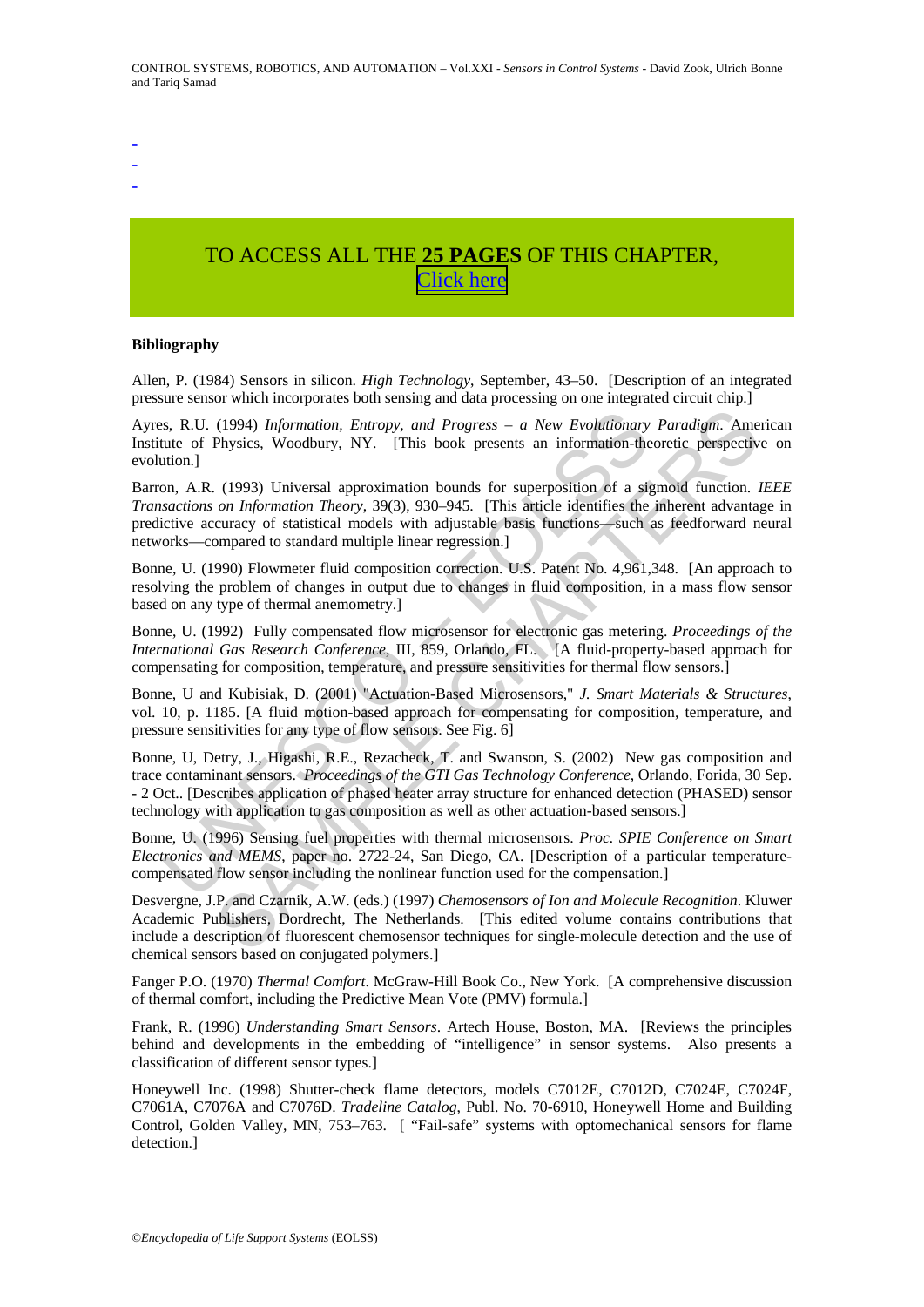CONTROL SYSTEMS, ROBOTICS, AND AUTOMATION – Vol.XXI - *Sensors in Control Systems* - David Zook, Ulrich Bonne and Tariq Samad

ISO 7730 (1994) *Moderate Thermal Environments – Determination of the PMV and PPD Indices and Specification of the Conditions for Thermal Comfort* (2nd ed.). International Standards Organization, Geneva, ref. no. ISO 7730:1994(E). [Adoption of Predicted Mean Vote as an international standard for thermal comfort of human occupants.]

Kroot, P. (1996) A new oxygen sensor for cleaner, more efficient combustion. *Scientific Honeyweller*, 15, 29–33. [A sophisticated self-checking oxygen sensor.]

Liu, C.H., Barzilai, A.M., Reynolds, J.K., Partridge, A., Kenny, T.W., Grade, J.D. and Rockstad, H.K. (1998) Characterization of a high-sensitivity micromachined tunneling accelerometer with micro-g resolution, *Journal of Microelectromechanical Systems,* 7, 235. [A force-rebalanced accelerometer used to eliminate the effects of zero drift and nonlinearity in a sensor.]

Margulis, L. and Sagan, D. (1997) *Microcosmos*. University of California Press. [A view of evolution that emphasizes the interconnectedness of all life on our planet, drawing on insights from microbiology.]

Medtronic (1997) Medtronic rapid technological growth. http://www.medtronic.com/corporate/ early.htm. [A brief history of Medtronic, Inc., a company specializing in biomedical devices. Modern devices may be based on sensing of properties such as blood sugar and body motion.]

Middelhoek, S. and Audet, S.A. (1989) *Silicon Sensors*. Academic Press, London. [An excellent review of modern silicon-based sensor technology. A classification scheme for sensors is also detailed.]

met history of Meditronic, Inc., a company specializing in biometical devices.<br>
sied on sensing of properties such as blood sugar and body motion.]<br>
delehoek, S. and Audet, S.A. (1989) Silicon Sensors: Academic Presss, Lon ory of Medronic, Inc., a company specializing in bionedical devices. Modern devices<br>ensing of properties such as blood sugar and body motion.]<br>S. and Audet, S.A. (1989) *Silicon Sensors*. Reademic Press, London. [An excel Nagle, H.T., Schiffman, S.S. and Gutierrez-Osuna, R. (1998) The how and why of electronic noses. *IEEE Spectrum,* 35, 9, 22–31. [This article reviews different technological approaches to the development of artificial nose sensors and describes several companies who are developing products and solutions in this area.]

Pierce, J.R. (1980) *An Introduction to Information Theory – Symbols, Signals and Noise*. (2nd rev ed.). Dover Publications, Inc., New York. [An accessible treatment of information theory.]

Shannon, C. (1948) A mathematical theory of communication. *Bell System Technical Journal,* 27, 379– 423, 623–656. [The seminal papers that established information theory. Shannon's contributions included relating energy and information content.]

Soloman, S. (1994) *Sensors and Control Systems in Manufacturing*. McGraw-Hill, New York. [A review of sensors for manufacturing applications along with their integration into automation and control systems.]

Suga, N. (1990) Cortical computational maps for auditory imaging. *Neural Networks,* 3, 3–21. [The processing in the bat cortex of returned sonar signals.]

Swager, T.M. (1997) New approaches to sensory materials: molecular recognition in conjugated polymers, in Chemosensors of Ion and Molecule Recognition (eds. J.P. Desvergne and A.W. Czarnik). Kluwer Academic Publishers, Dordrecht, The Netherlands. [New chemosensors for TNT with parts-perbillion sensitivity.]

Travis, J. (1999) Making sense of scents: scientists begin to decipher the alphabet of odors. *Science News,* 155, 236–238. [An article that highlights advances in our understanding of olfaction.]

Van der Ziel, A. (1976) *Noise in Measurements*. John Wiley & Sons, Inc., Chichester, U.K. [Discusses sources of and types of noise in measurement and instrumentation systems.]

Wolffenbuttel, R.F. (ed.) (1996*) Silicon Sensors and Circuits*. Chapman and Hall, London. [An edited volume with contributions describing a variety of silicon-based sensor technology.]

Yamatake (1999) Integrated environmental comfort control. http://www.yamatake.co.jp/innovat/ iecc.htm. [Products and technology from one manufacturer in the area of comfort control for indoor environments, based on the PMV standard.]

#### **Biographical Sketches**

**David Zook** is currently Chief Technology Officer with Dresden Associates, a small consulting firm in the Minneapolis–St. Paul metropolitan area (U.S.A.). He received his Ph.D. in Solid State Physics from the University of Wisconsin–Madison in 1962. He spent 38 years with Honeywell developing